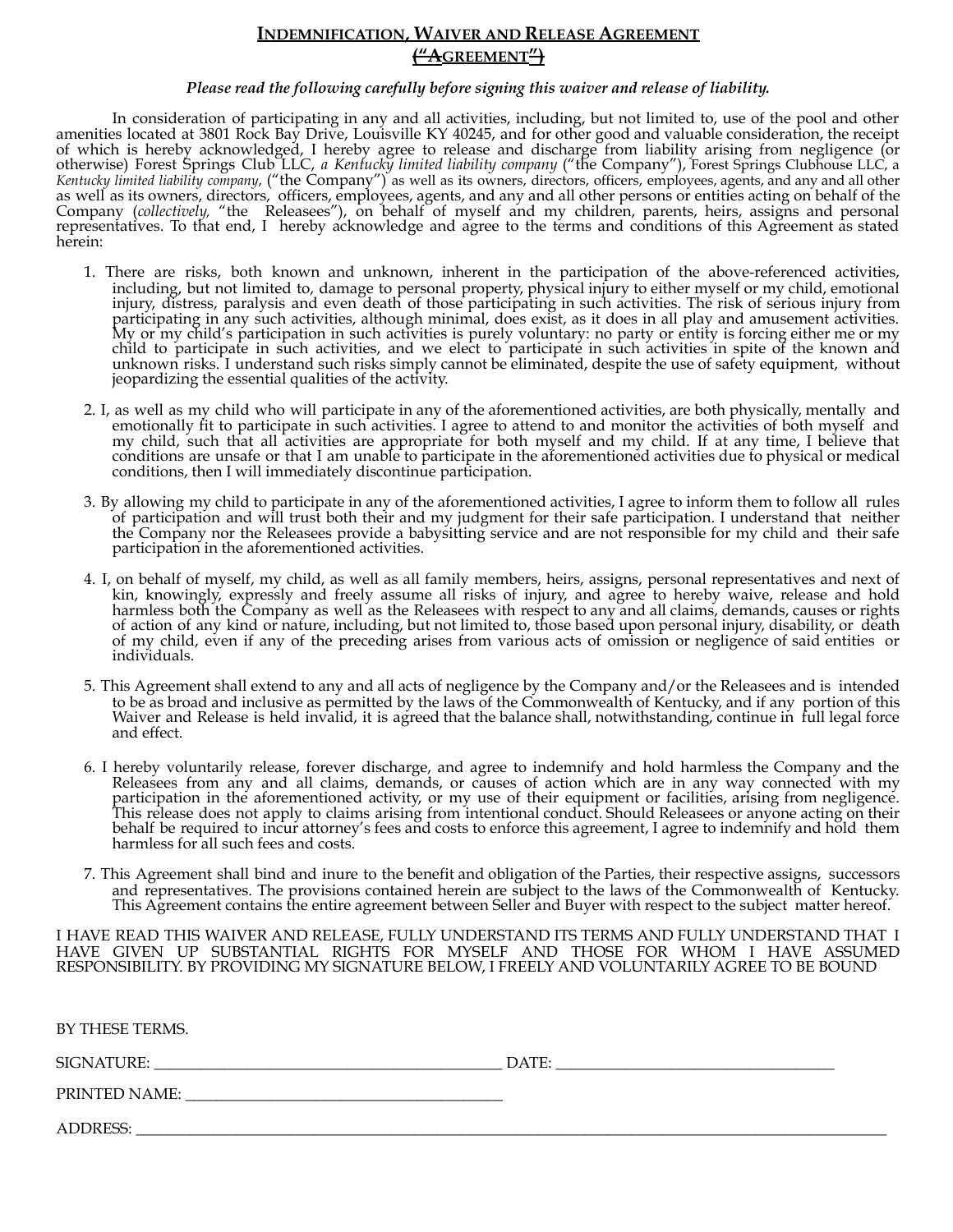## **PARENT OR GUARDIAN ADDITIONAL AGREEMENT**

*(Must be completed for participants under the age of 18)*

Clearly PRINT the NAME and AGE of ALL participants and/or children for whom you accept responsibility.

| Name of Child/Participant | Age | Date of Birth |  |
|---------------------------|-----|---------------|--|
|                           |     |               |  |
|                           |     |               |  |
|                           |     |               |  |
|                           |     |               |  |
|                           |     |               |  |
|                           |     |               |  |
|                           |     |               |  |
|                           |     |               |  |
|                           |     |               |  |
|                           |     |               |  |
|                           |     |               |  |

In consideration of the above-listed individuals being permitted to participate in the aforementioned activities, I further agree to indemnify and hold harmless the Company and the Releasees from any claims alleging negligence which are brought by or on behalf of minor or are in any way connected with such participation by minor.

SIGNATURE: \_\_\_\_\_\_\_\_\_\_\_\_\_\_\_\_\_\_\_\_\_\_\_\_\_\_\_\_\_\_\_\_\_\_\_\_\_\_\_\_\_\_\_\_\_ DATE: \_\_\_\_\_\_\_\_\_\_\_\_\_\_\_\_\_\_\_\_\_\_\_\_\_\_\_\_\_\_\_\_\_\_\_\_

# **PLEASE ATTACH INDIVIDUAL COPIES OF PHOTOS OF HOUSEHOLD MEMBERS WITH PAYMENT AND FORMS.**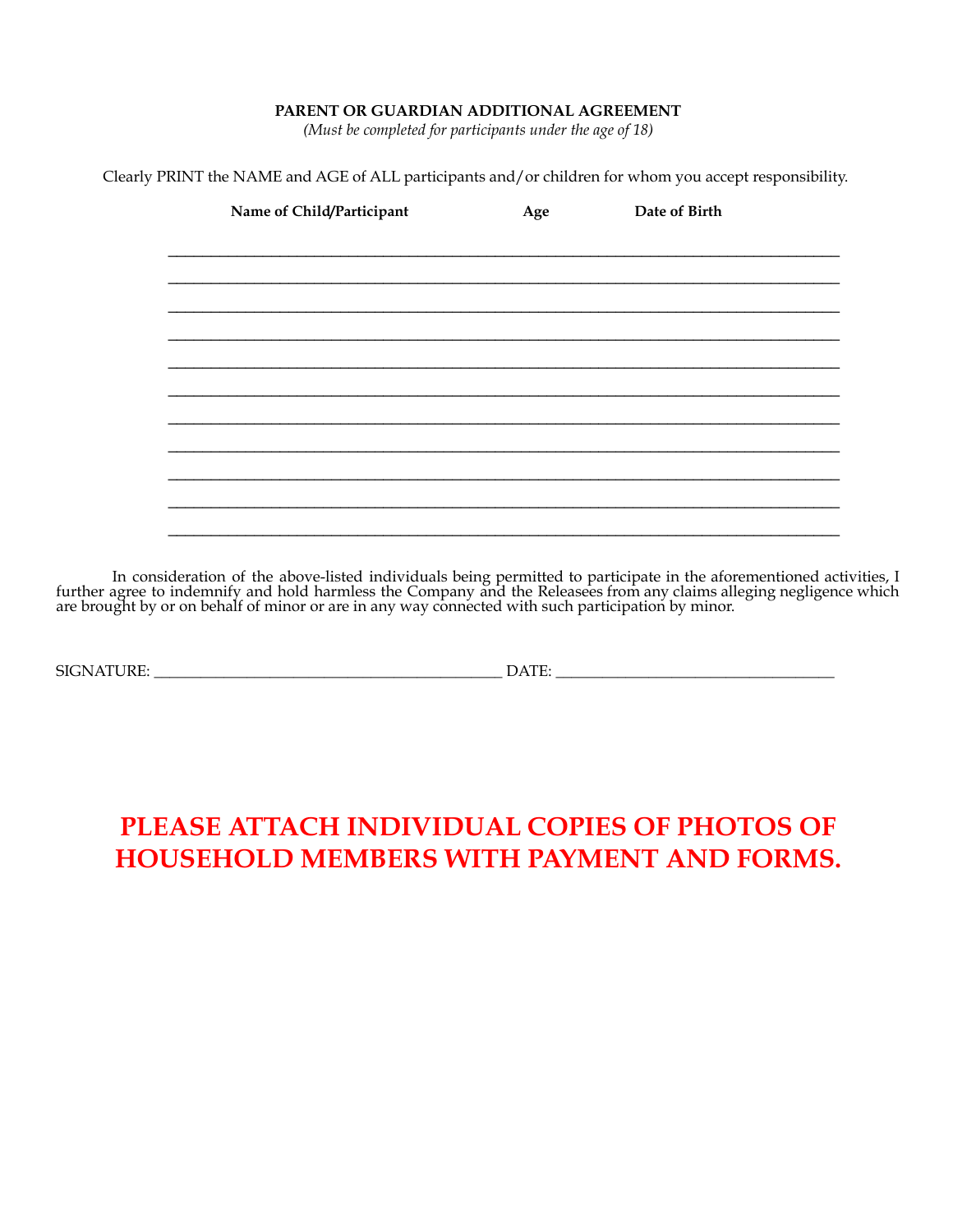# **Forest Spring Swimming Pool Rules 3801 Rock Bay Drive Louisville KY 40245**

Forest Springs Swim & Tennis Club (the "Club") has adopted the following pool rules (the "Rules") to provide for the safety and enjoyment of swim season for members and their guests. The Club's owner is Forest Springs Clubhouse LLC. The Rules were established and approved to ensure proper operation of the facility and to provide a wholesome and safe environment. It is each membership household's responsibility to read these Rules and understand that they will be enforced by the Management Company with the authorization of the Club's owner. Violation of the Rules may be cause of suspension of forfeiture of Club privileges. The Club shall be ultimately responsible for the interpretation of all Rules and shall have the authority to amend and review the Rules in its absolute and sole discretion.

#### **SECTION A POOL ELIGIBILITY**

1. Pool memberships will be sold to Forest Springs residents and nonresidents who are in compliance and good standing for the current and previous years.

2. A **Membership Household** includes only permanent household members living at the residence given on the application. This does not include other extended household members who do not live at the given residences.

3. The Club always reserves the right to REFUSE, SUSPEND or REVOKE membership to any person who is, was, or wishes to be a part of the Club.

# **SECTION B - POOL MANAGEMENT / RULE ENFORCEMENT**

1. Professional Pool Management is responsible for:

- a. Maintaining proper order, safety and cleanliness of the pool and pool area,
- b. Supervising the pool operating staff,
- c. Enforcing the pool rules and regulations established by the Club with the involvement of the management company, ensuring all lifeguards have current Red Cross Water Safety and CPR certifications.
- 2. Professional Pool Management and its staff are the Club's representatives and are in complete control of the pool area during the hours of operation. Pool Managers have the authority to immediately suspend pool privileges for a period of up to 48 hours. The pool Manager must notify the Club of their basis for suspending privileges including filling out a disciplinary report. Members who have their privileges suspended by the pool Manager may request reinstatement from the Club.
- 3. Any member who has had their membership privileges suspended, will not receive a refund.
- 4. The following rules apply to all pool members and their guests. Members are responsible for being familiar with the rules. Each member of the pool management staff has the responsibility for the enforcement of the rules. Parents must instruct their children to obey all rules and the instructions of all supervisory personnel. All members and their guests are expected to show proper courtesy and fully cooperate with the management staff at all times.
- 5. Professional Pool Management / with agreement of the Club's owner, has the right to suspend pool privileges for a specified time period or indefinitely. Each incident will be handled on an individual basis. A written report will be given to the involved individual and/or the involved parent. This includes any guest as well as the paying member.

#### **SECTION C - POOL HOURS**

- 1. The pool season begins the Saturday preceding Memorial Day and ends on Monday, Labor Day, unless posted otherwise.
- 2. Hours of operation will be posted on the bulletin board, as well as any needed unforeseen closures.
- 3. The Club management reserves the right to close pool operation for emergencies.
- 4. The Pool Hours are 12:00pm until 8:00pm, Tuesday, Wednesday, Thursday, Friday, Saturday, Sunday unless otherwise posted.

#### SECTION D - POOL PASSES (this section to be revised upon election and implementation of an electronic ID system *and/ or election of a different club membership ID card system- this section subject to change)*

- 1. Members will no longer be admitted to the pool without verification of their identification, a Forest Springs ID or Babysitter Pass for the corresponding family membership ID. Each family member must have their own ID. An attendant will control the access to the pool during operation hours. It is the responsibility of the member to follow the given guidelines on acquiring their passes before the season begins.
- 2. The instructions for obtaining membership IDs will be provided before the pool season will begin.

#### **SECTION E - GUESTS RULES**

1. A guest can only come to the pool while accompanied by a pool member that is in good standing. The member must pay a guest fee of \$10.00 (Tuesday, Wednesday, Thursday, Friday) or \$15.00 for Saturday or Sunday or utilize a **Prepaid Guest Pass** as provided by the member. The guest must be signed in by the attending member on a form provided.

2. Guest fees for special holidays and holiday weekends are \$20.00 per guest per day. For the 2022 season, these days are Sat./Sun./Mon. of Memorial Day and Labor Day weekends, and the weekend preceding July  $4<sup>th</sup>$ , and July  $4<sup>th</sup>$ .

3. Guest fees must be paid by check or prepaid pass. NO CASH WILL BE ACCEPTED.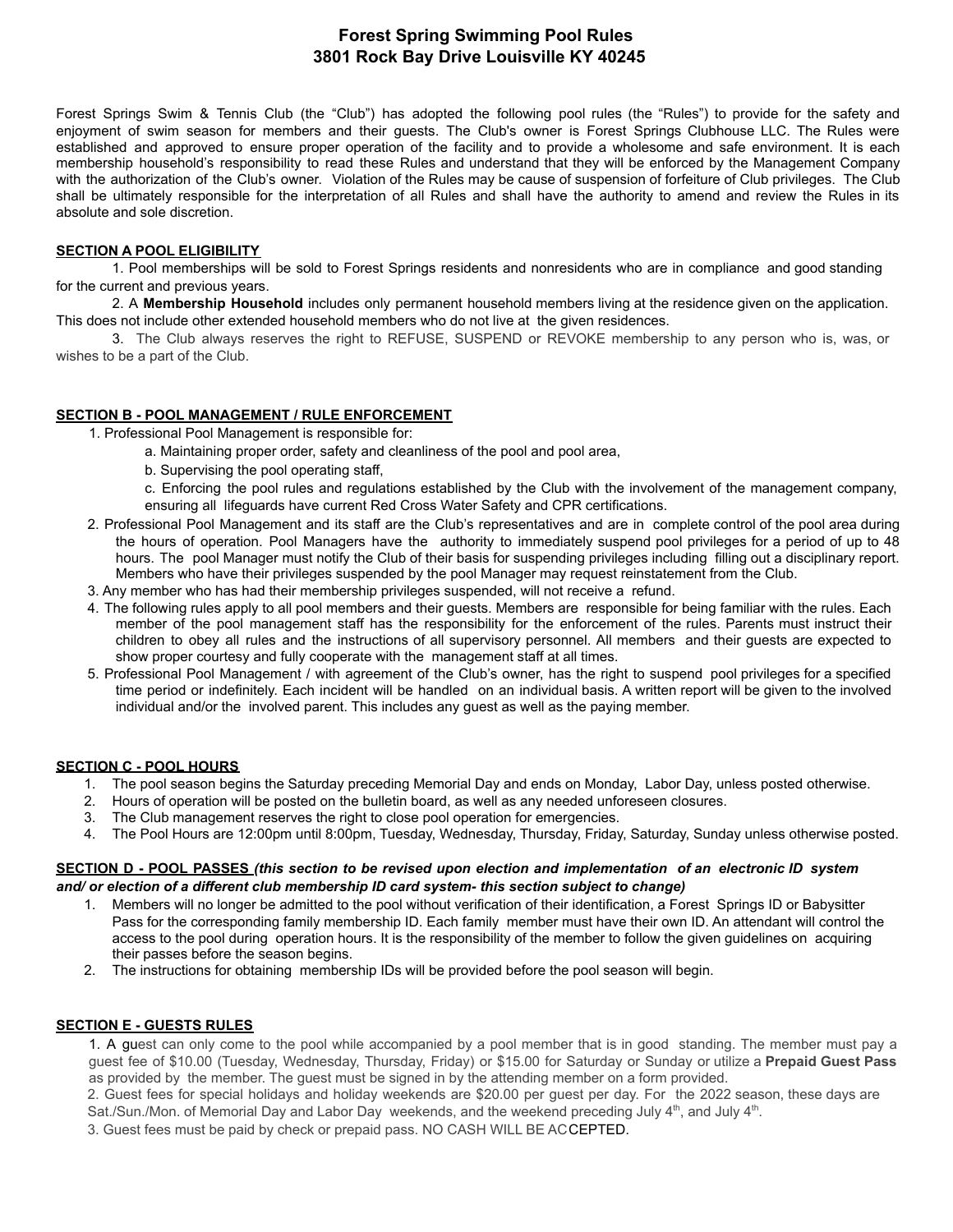- 4. Guests are subject to the same rules as the members and members are responsible for their guest at all times.
- 5. **Each guest is limited to NO MORE THAN 5 visits for the pool season**.
- 6. Members are limited to no more than 5 guests at any one time. Requests for special exceptions may be submitted 2 weeks in advance to the Club management with approval or denial at the Club's sole discretion.
- 7. Abuse or any habitual misbehavior by the member or guest in following these guidelines may result in a nonrefundable loss of the pool household membership or suspension of membership privileges of the responsible member.
- 8. Members are solely responsible for the behavior of their guests.

## **SECTION F - CHILDREN/BABYSITTERS**

- 1. Babysitter passes will be given to those household memberships that request one for a fee of \$100.00. Anyone abusing the babysitter pass usage may lose their nonrefundable membership as determined by the Club with the consideration from the management company.
- 2. Children under 13 years old must be accompanied at all times by a guardian or responsible adult who is sixteen (16) years old or older who is a member or babysitter.

3. A babysitter pass can only be used when a child younger than 13 is with them and no other adult household member is at the pool. The member ID number on the babysitter pass must match an ID of the person being supervised. Babysitter passes may only be used on weekdays. A babysitter pass is not to be used to bring a guest. The babysitter pass cannot be used on holidays or weekends.

- 4. Children 13 and older may be admitted with their pass as long as they pass the swimming test if questioned by the management staff. If the child 13 or older is deemed that they need the test, a parent must be present.
- 5. The baby pool is **ONLY** for children who are 6 years old and under. These children must be supervised at all times by the responsible person. No toy less than 5 inches in diameter will be permitted in the pool.
- 6. Paper diapers will not be permitted in either pool. All children who are not toilet trained must wear tight fitting rubber/plastic pants. Lifeguards will have the parent or designated responsible adult remove any child wearing paper diapers. Swim diapers are permitted and are the preferred swimwear for infants.

# **SECTION G - ATTIRE**

In order to keep our pool running properly and most efficiently we request that only acceptable swimwear be worn in the pool. If you or your child is asked by the management staff to no longer wear an item to the pool, please abide. Jeans or jean shorts are not considered acceptable swimwear.

# **SECTION H - HEALTH AND SAFETY**

1. A 10 minute adult (18 and older) swim will be called at the end of every hour of pool operation. Only one child (age 5 and under) per adult is allowed in the pool during this adult swim break. The adult MUST be in the water with the child at all times.

2. No person is allowed in the pool area unless a lifeguard is present and on duty.

3. There will be no lifeguard on duty in the baby pool area. Parents/Guardians will be responsible for children in the baby pool area.

4. All persons shall obey the instructions of the lifeguard.

- 5. Those that habitually ignore the instructions of the lifeguards, shall be removed from the facility immediately.
- 6. NO running, pushing, acrobatics, dunking, shoving, wrestling, chicken fighting, standing or sitting on another person's shoulders, "horseplay" or other dangerous activities and disturbances in or around the pool are not allowed.
- 7. Diving is prohibited in shallow water (< 5 feet), at all times.
- 8. When jumping off the diving board you must jump straight out, not off to the side.
- 9. When jumping off the diving board please swim to the ladder on either side of the pool, do not swim back to the wall on which the diving board is located.
- 10. No catching of children off the diving board.
- 11. No floaties, or floatation devices are allowed on the diving board.

12. If you cannot swim, please do not enter the pool. It is strong encouraged for all Members and Guests to seek swimming lessons from a properly trained swimming instructor prior to entering the pool

- 13. Chairs must remain behind the deck drains at all times.
- 14. Do not hang on or otherwise handle lane line ropes.
- 15. Do not use or chew gum in the pool or pool area.
- 16. Animals and pets are **NOT** allowed in the pool area, with the exception of certified service animals. Certified animals shall display the appropriate attire displaying their certifications.
- 17. Injuries occurring on the pool property must be reported to the Manager or lifeguard on duty. An accident report will be completed.
- 18. Admission shall be refused to all persons having any infectious diseases, inflamed eyes, colds, chicken pox, nasal or ear discharges, poison ivy/oak, or any communicable diseases of any kind. Persons with excessive sunburn or open sores or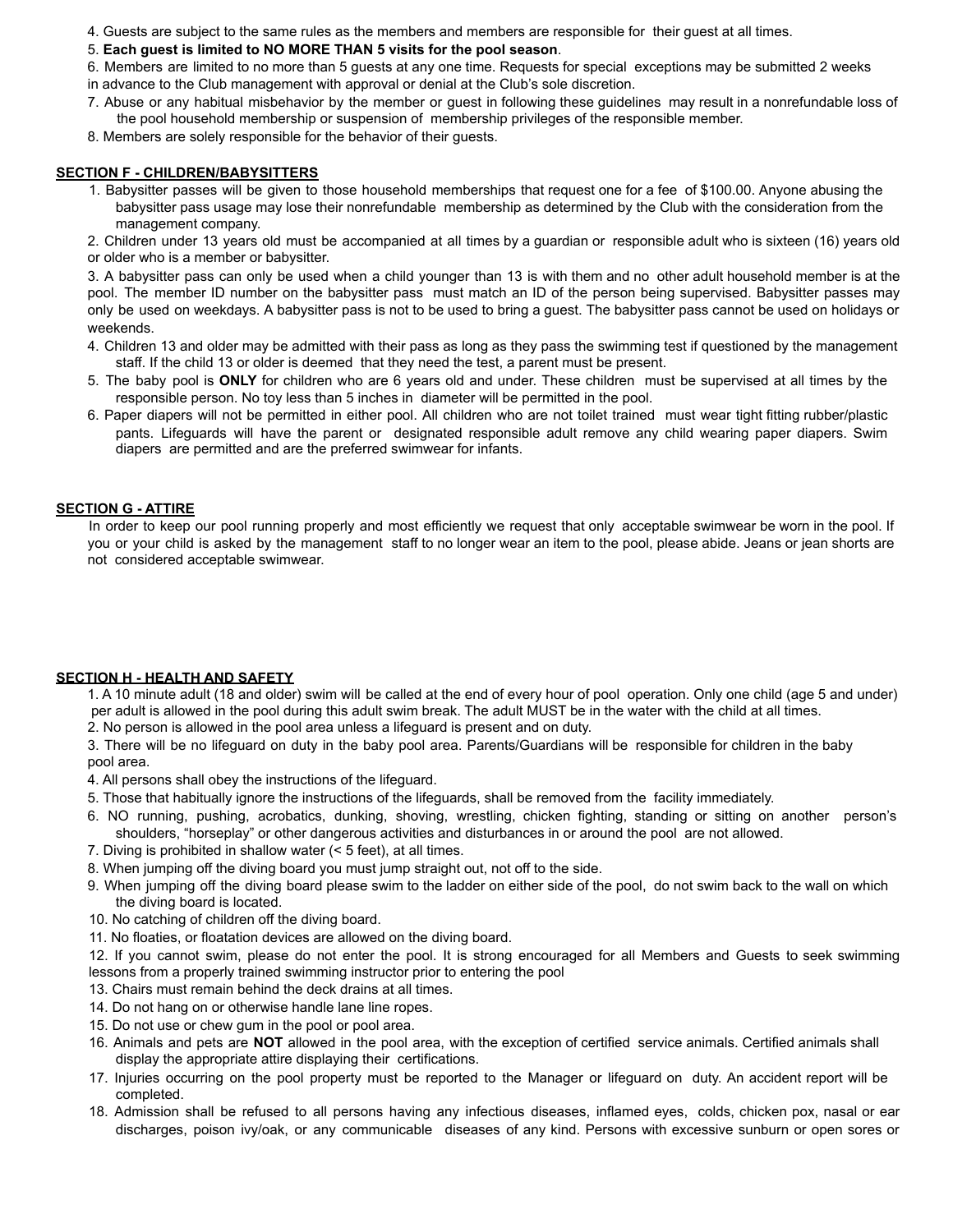blisters of any kind will not be permitted to use the pool.

- 19. Soft sponge-type balls are permitted in the pool when approved by the lifeguard. No other ball or object may be thrown into the pool or in the pool area, including tennis balls, racket balls, footballs, soccer balls, basketballs or kick balls.
- 20. No wheeled vehicles (scooters, skateboards, bikes etc) are permitted in the pool area. Strollers, small "lunch box" size coolers, wagons and wheelchairs are allowed.
- 21. The Forest Springs Swim and Tennis Club, Forest Springs Clubhouse LLC, Forest Springs Club LLC, and Professional Pool Management, Inc. are not responsible for loss or damage to personal property of any kind.

22. Spitting of water and similar unhygienic actions will not be permitted in the pool area. 23. Situations arising that are not specifically covered by pre-established rules shall be handled by the Professional Pool Management, its staff and the Club.

24. Swimmers will not be allowed to sit or stand on other swimmer's shoulders.

25. Floatation devices are allowed in the pool. However, an attendant reserves the right to ask you to remove large floatation devices during high occupancy times if they are deemed a safety issue.

26. Boats, or excessively large floatation devices are prohibited.

#### **SECTION I FOOD AND BEVERAGES**

1. Food and beverage may only be consumed away from the pool's edge, outside the deck drains.

- 2. NO GLASS OF ANY KIND IS ALLOWED INSIDE THE POOL GATE. THIS INCLUDES BUT IS NOT LIMITED TO: BEER **BOTTLES, WINE BOTTLES, OTHER BEVERAGE BOTTLES, FOOD CONTAINERS AND SERVING DISHES. This is** VERY important. If glass of any kind is broken anywhere on the pool deck; it could result in closing the pool for several days, draining the pool, cleaning the pool and having the pool inspected and certified before it can reopen. This is a huge inconvenience and expense. Persons found responsible for breaking glass on the pool deck may be **held financially responsible for all costs incurred. PLEASE LEAVE COOLERS OR BAGS WITH GLASS CONTAINERS OUTSIDE THE GATE.**
- 3. All trash must be placed in the trash containers provided. Please be courteous to other members and pick up your area clearing it of food, trash etc. Please use recycle bins when appropriate.
- 4. Anyone consuming alcohol at the Club must: a) maintain the ability to comply with all other pool rules and regulations, in addition to State law. b) it is strongly advised NOT to enter the pool after consuming alcohol. c) Alcohol must not be left unattended and out of reach of minors. d) At no time will the Club store a Member's or Guest's alcohol. e) Canned alcoholic beverages must have a "coozie", "sleeve" or "can cooler" completely covering all branding or label. f) Glass bottles and containers are strictly prohibited. g) Anyone consuming alcohol on the premises is responsible for having a safe means of leaving, such as a designated driver. h) Any evidence of inebriation or "drunkenness" will result in management asking Guest or Member to immediately make arrangements to safely depart from the property. i) If you do not comply with these rules, the Club will suspend your membership. j) We do not, under any circumstances, accept responsibility for any harm that results to yourself, anyone else, or any property due to the consumption of alcoholic beverages.k) no beer kegs permitted l) no broad distribution of alcohol m) be of legal age to consume alcohol
- 5. Small coolers are permitted. Large coolers are not permitted.

#### **SECTION J - WEATHER**

- 1. The lifeguard will close the pool with the occurrence of lightning, thunder or hail is in the area. The pool will remain closed for 30 minutes following the last lightning flash or thunder roll. The pool will reopen after other forms of weather have ceased at the discretion of the pool Manager. The pool Manager will post the expected opening time, prominently at the bulletin board area.
- 2. During thunderstorms, no person shall remain on the premises.

#### **SECTION K GENERAL**

1. Bicycles and scooters must be parked in the designated area and are not allowed in the pool areas.

2. Smoking and the use of tobacco is strictly prohibited. No "vaping" devices to include but not limited to e-cigarettes, vape pens and other vaping devices will not be tolerated under any circumstances.

- 3. Please use no abusive, offensive, aggressive or profane language. No arguing, fighting,
- 4. Be courteous to the staff and other members at all times.

5. Any member or guest found mistreating, arguing, mistreating, yelling, etc., at the staff shall immediately be removed from the premises, and may be grounds for loss of privileges at the facility. Mistreatment of the staff will not be tolerated on any level.

- 6. The Pool Rules may be revised at any time by the Club.
- 7. Please make any suggestions or recommendations for making the pool a more enjoyable and safe place for our families and guests. Submit to Forest Springs Swim and Tennis Club by mailing a letter to Forest Springs Clubhouse LLC 3801 Rock Bay Drive Louisville KY 40245
- 8. Pool closed on Monday.
- 9. Renewal of membership acknowledges and agrees to the rules and regulations.
- 10. By acceptance of, and paying for a membership, the member, member's household and guests hereby acknowledge and